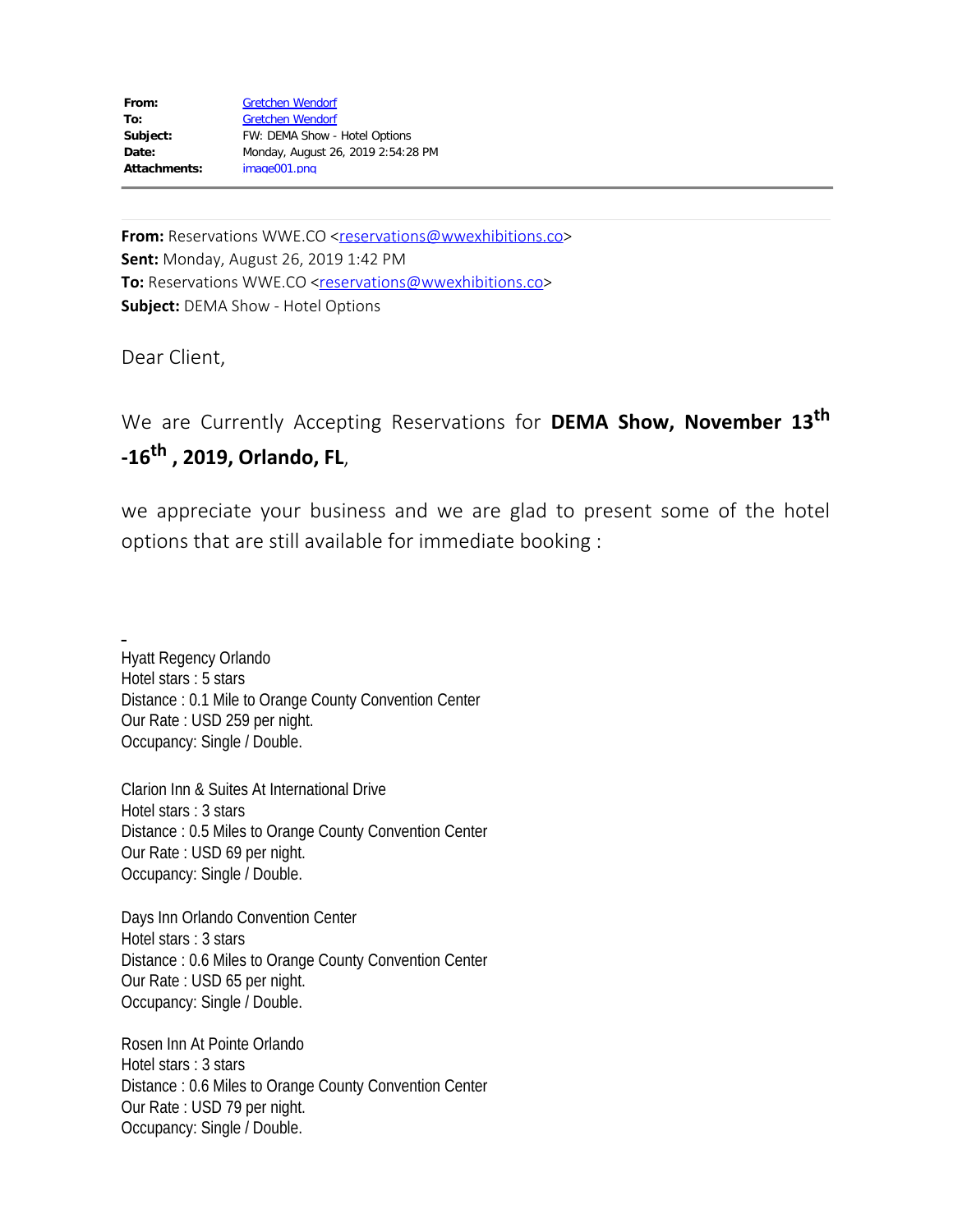Hilton Orlando Hotel stars : 4 stars Distance : 0.8 Miles to Orange County Convention Center Our Rate : USD 199 per night. Occupancy: Single / Double.

Homewood Suites by Hilton Hotel stars : 3 stars Distance : 0.9 Miles to Orange County Convention Center Our Rate : USD 159 per night. (including breakfast) Occupancy: Single / Double.

Hyatt Place Orlando Hotel stars : 3 stars Distance : 0.9 Miles to Orange County Convention Center Our Rate : USD 189 per night. (including breakfast) Occupancy: Single / Double.

Embassy Suites Orlando-International Drive South Hotel stars : 3 stars Distance : 0.9 Miles to Orange County Convention Center Our Rate : USD 229 per night. Occupancy: Single / Double.

Residence Inn Orlando Convention Center Hotel stars : 3 stars Distance : 0.9 Miles to Orange County Convention Center Our Rate : USD 215 per night. Occupancy: Single / Double.

DoubleTree by Hilton Orlando at SeaWorld Hotel stars : 4 stars Distance : 1.1 Miles to Orange County Convention Center Our Rate : USD 95 per night. Occupancy: Single / Double.

SpringHill Suites Orlando at SeaWorld Hotel stars : 3 stars Distance : 1.7 Miles to Orange County Convention Center Our Rate : USD 119 per night. (including breakfast) Occupancy: Single / Double.

Renaissance Orlando at SeaWorld Hotel stars : 4 stars Distance : 1.8 Miles to Orange County Convention Center Our Rate : USD 205 per night. Occupancy: Single / Double.

Fairfield Inn & Suites Orlando at SeaWorld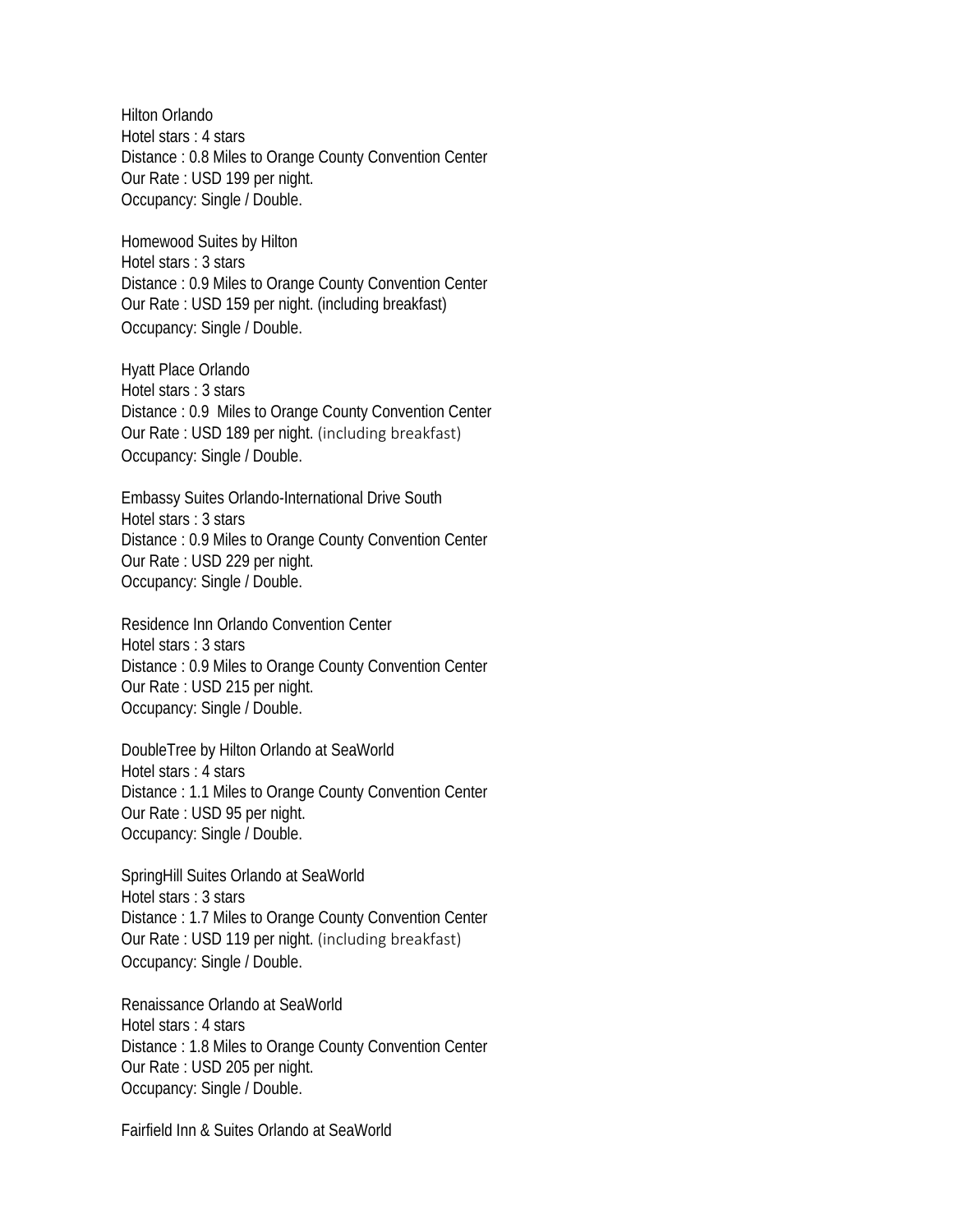Hotel stars : 3 stars Distance : 1.8 Miles to Orange County Convention Center Our Rate : USD 125 per night. (including breakfast) Occupancy: Single / Double.

Hilton Garden Inn Orlando at SeaWorld Hotel stars : 3 stars Distance : 1.8 Miles to Orange County Convention Center Our Rate : USD 119 per night. Occupancy: Single / Double.

Hilton Grand Vacations Suites at SeaWorld Hotel stars : 3 stars Distance : 2.1 Miles to Orange County Convention Center Our Rate : USD 145 per night. Occupancy: Single / Double.

Westgate Lakes Resort & Spa Hotel stars : 4 stars Distance : 3 Miles to Orange County Convention Center Our Rate : USD 89 per night. Occupancy: Single / Double.

Modification policy :

Your reservation can be modified to (Names, Dates & Number of rooms) at any time 15 days prior to check-in date.

Should you need further assistance, don't hesitate to reach out to us.

We are specialize in all business travel worldwide including trade shows, business meetings, and business conferences. Your comfort is very important after all and with our family, personal, leisure travel, we make you forget the stressful working days with great time anywhere worldwide just the way you want it.

Best regards, Reservation Team World Wide Exhibitions – WWE Corp. Tel: 800 513 4905